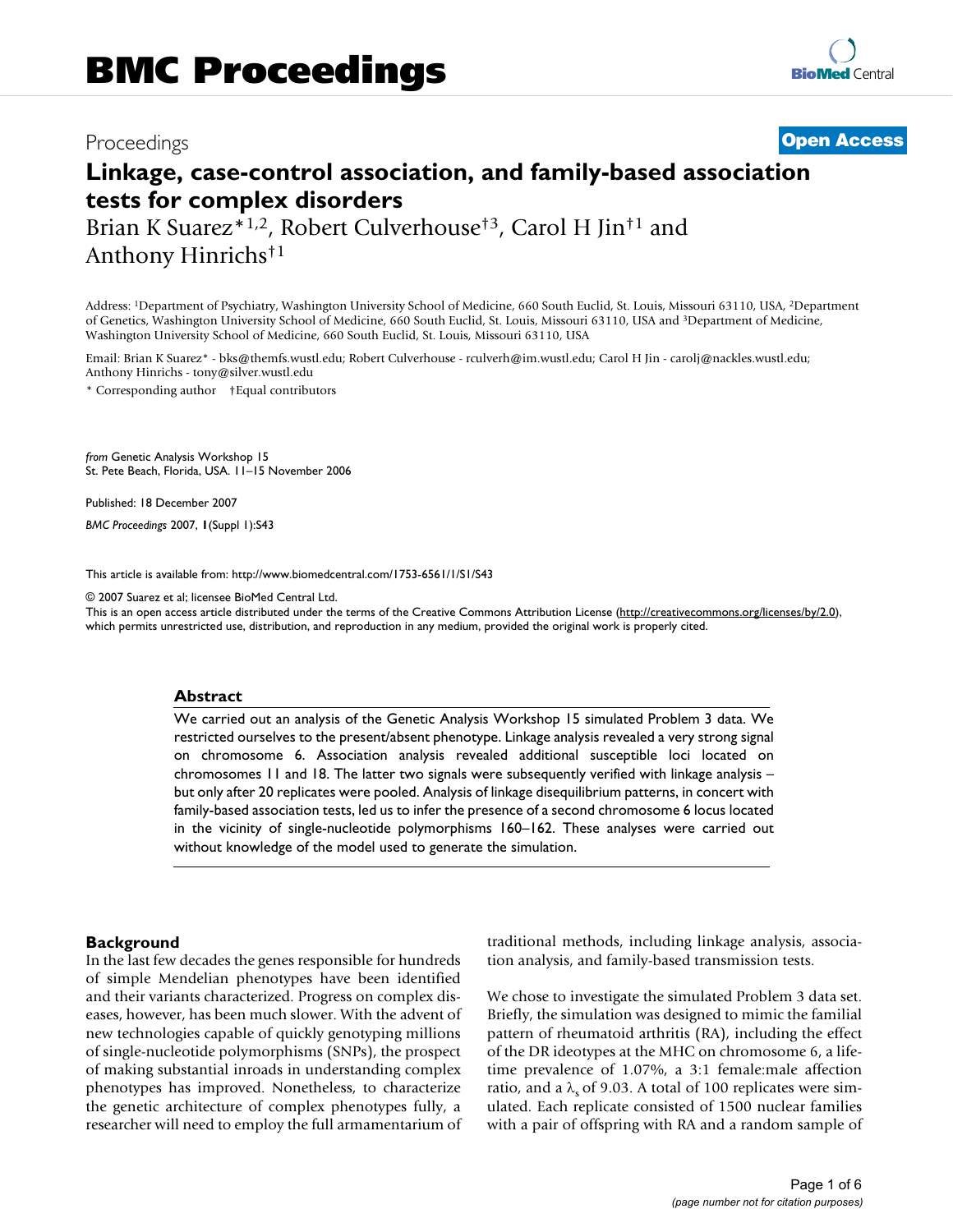2000 unrelated individuals each drawn from the offspring generation of families containing no RA cases. Further details can be found in Miller et al. [1].

#### **Methods**

We performed linkage analysis on the affected sib-pair nuclear families. We restricted our attention for the preliminary analysis to the "sparse" (*N* = 9187) SNP map. The evidence for linkage was evaluated with MERLIN software [2]. Because we wanted to determine the consequence of linkage disequilibrium (LD), especially when parental genotypes are unavailable, we chose to compute the Kong and Cox [3] emendation of the PAIRS statistic [4]. The first replicate was analyzed in detail and, after association analysis was performed, the first 20 replicates were analyzed for selected chromosomes.

To evaluate the possibility of preferential transmission at the DRB1 locus, and for a subset of the SNPs "genotyped" for the whole-genome scan, we used FBAT [5] software.

We carried out an association analysis on the same sparse SNP map. From each of the first 50 replicates, we formed a group of unrelated cases (*N* = 1500) by selecting the most severely affected sib. If both sibs were equally affected, we selected the first sib. This case sample was compared to the  $N = 2000$  controls supplied by the data providers. Ordinary chi-squares were computed for all SNPs (for both allele frequencies and genotype frequencies) in the sparse map.

To evaluate the consequences of LD, we used a program written by one of us (AH) that interfaces with the TRANS-MIT package [6]. The software allows the user to select the value of D' and/or *R*2 that will be used to thin the SNPs as well as the size of the base-pair window within which the LD evaluations are made. We chose a sliding window of 1 Mb and a LD level > 0.1 for *R*2 for SNP thinning. Thus, all SNPs within one megabase of the first SNP were evaluated for LD. If SNP 1 was found to be in LD with SNP 2, say, then the SNP with the lowest heterozygosity was deleted. If SNP 1 was not deleted, then LD between SNP 1 and SNP 3 was evaluated, and so on. If SNP 1 was deleted, the edge of the window advances to SNP 2, etc.

#### **Results**

Linkage analysis of Replicate 1 revealed a very strong signal on chromosome 6 and little else. Only one other chromosome attained a LOD score > 1.0 (SNP 8 on chromosome 20 had a nominal *p*-value of 0.003). By contrast, the linkage signal on chromosome 6 attained a maximum LOD of 90.33 at SNP 152. Moreover, the LOD scores were positive over the entire length of the chromosome. Figure 1 reports the LOD scores for chromosome 6, Replicate 1.

Table 1 reports the results of the association analysis for all case/control genotype comparisons that attained a *p*value of 0.000005 for the same SNP on more than one replicate. This *p*-value ought to correct for the approximately 10,000 SNPs that were evaluated, although we hasten to note that because of the presence of LD, not all of these comparisons are independent. An interesting pattern on chromosome 6 was observed. There appears to be a cluster of significant comparisons proximal to the position where we obtained the highest LOD score. Thus at SNPs 138 and 139, all 50 replicates gave a significant association signal. The highest mean chi-square over Replicates 1–50 is found at SNP 153. The adjacent upstream SNP and the two adjacent down-stream SNPs also were significant in 50 out of 50 replicates. Table 1 also reports the presence of a highly significant association for SNP 389 on chromosome 11 and SNP 269 on chromosome 18.

Because our linkage analysis of Replicate 1 revealed no evidence of linkage to either chromosome 11, SNP 389, or chromosome 18, SNP 269, (the LOD scores were 0.41 and 0.82, respectively), we decided to pool the first 20 replicates and repeat the analysis. Figure 2 reports the results for this second genome scan for all autosomes except chromosome 6. There is, indeed, a weak linkage signal on chromosome 11 at SNP 389 (the LOD score is 3.48) and a much stronger linkage signal on chromosome 18 at SNP 269 (the LOD score is 14.85).

LD analysis suggests that SNP 153 on chromosome 6 and HLA-DR locus are very close to one another and the effects attributed to SNP 153 are likely due to its nearly complete LD with HLA-DR (of the six possible haplotypes in Replicate 1 in cases and controls (i.e.,  $1\_1$ ,  $1\_2$ ,  $1\_3$ ,  $2\_1$ ,  $2\_2$ , 2\_3) the following counts were observed: 0, 114, 2525, 357, 0, 4 and 2, 293, 938, 2767, 0, 0, respectively).

The linkage analysis of chromosome 6 in the first replicate produced a massive signal. We were, nonetheless, surprised that for a chromosome that is modeled to have a gender-averaged genetic length of 197.5 cM, the LOD scores were positive at every SNP position. The case/control association analysis gave a hint that other susceptibility loci may be located under the large LOD peak show in Figure 1. In particular, the associations seen at SNPs 138/ 139 and at 160/162 appear separable from the major signal at SNP 153. Accordingly, we computed linkage disequilibrium statistics D' and R2 coefficients between SNP 153 and the suspected proximal and distal association signal regions. We first estimated the haplotypes from the genotypes ignoring the phase information given by the data providers and then we used the phase information. When estimated from the genotypes of cases in Replicate 1, we found no compelling evidence of LD between SNP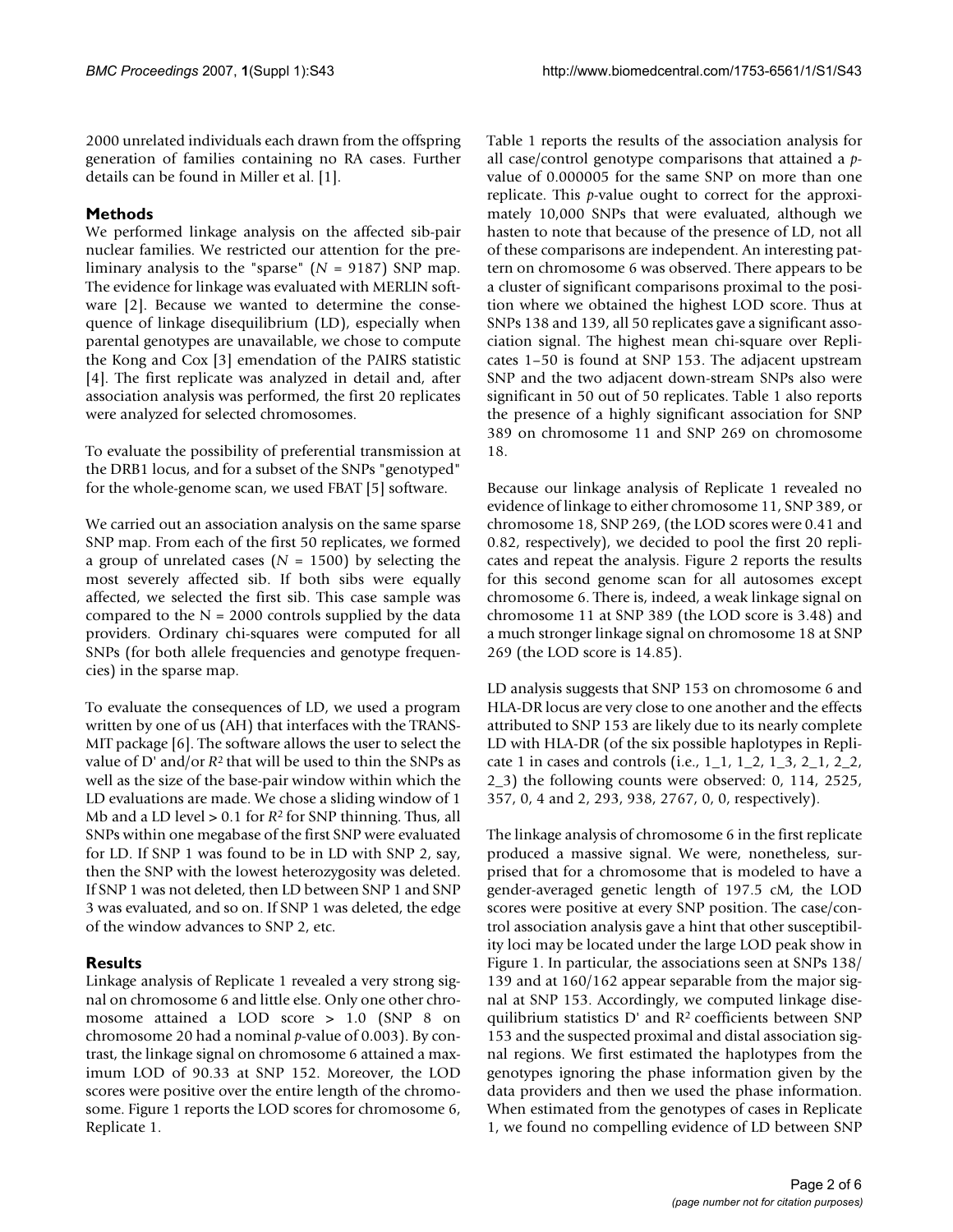

# **Chromosome 6 Chromosome 6**

153 and SNP 160 or 162 (D' and *R*2 are 0.026, 0.0 and 0.093, 0.003, respectively). The phase-known haplotypes also give no evidence of LD. For the SNPs 138/139 vs. SNP 153 estimates, however, we find evidence of significant LD by both estimates (the phase-known chi-square is 31.4 and the phase-unknown maximum likelihood estimates yield a chi-square of 25.6).

To further scrutinize the pattern of significant associations on chromosome 6, we performed an analysis of SNPs 120–165 with FBAT to determine whether there is preferential transmission at any of the sites that showed association. Figure 3 reports the results of this analysis. While many of the *Z*-scores are significant – especially SNPs 152–155 – it is noteworthy that the next four most deviant SNPs (138, 139, 160, and 162) are the same SNPs that gave a strong association signal.

This long-range LD – over a simulated distance of >3.7 MB – was unexpected and suggests that the association and FBAT signals at SNPs 138/139 are a consequence of the LD rather than an independent risk locus. Accordingly, if there is a second risk locus on chromosome 6, a location in the vicinity of SNPs 160–162 would seem to be favored.

To evaluate the influence of LD on the linkage analysis, we selectively removed SNPs so that all pairs within one Mb had a  $R^2$  < 0.1. For chromosome 6 this involved the removal of 506 (75%) of the 674 SNPs. The resulting LOD distribution (not shown) is virtually identical to that produced with all 674 SNPs (the mean difference when evaluated at all 168 retained SNPs is 2.6 LOD units). This is not the case if parental genotypes are removed. For chromosome 6 using all 674 SNPs, but no parental genotypes,

**Figure 1 LOD scores for chromosome 6 from Replicate 1 (thincurve)**. The average LOD (thick curve) was obtained from an analysis of the first 20 replicates.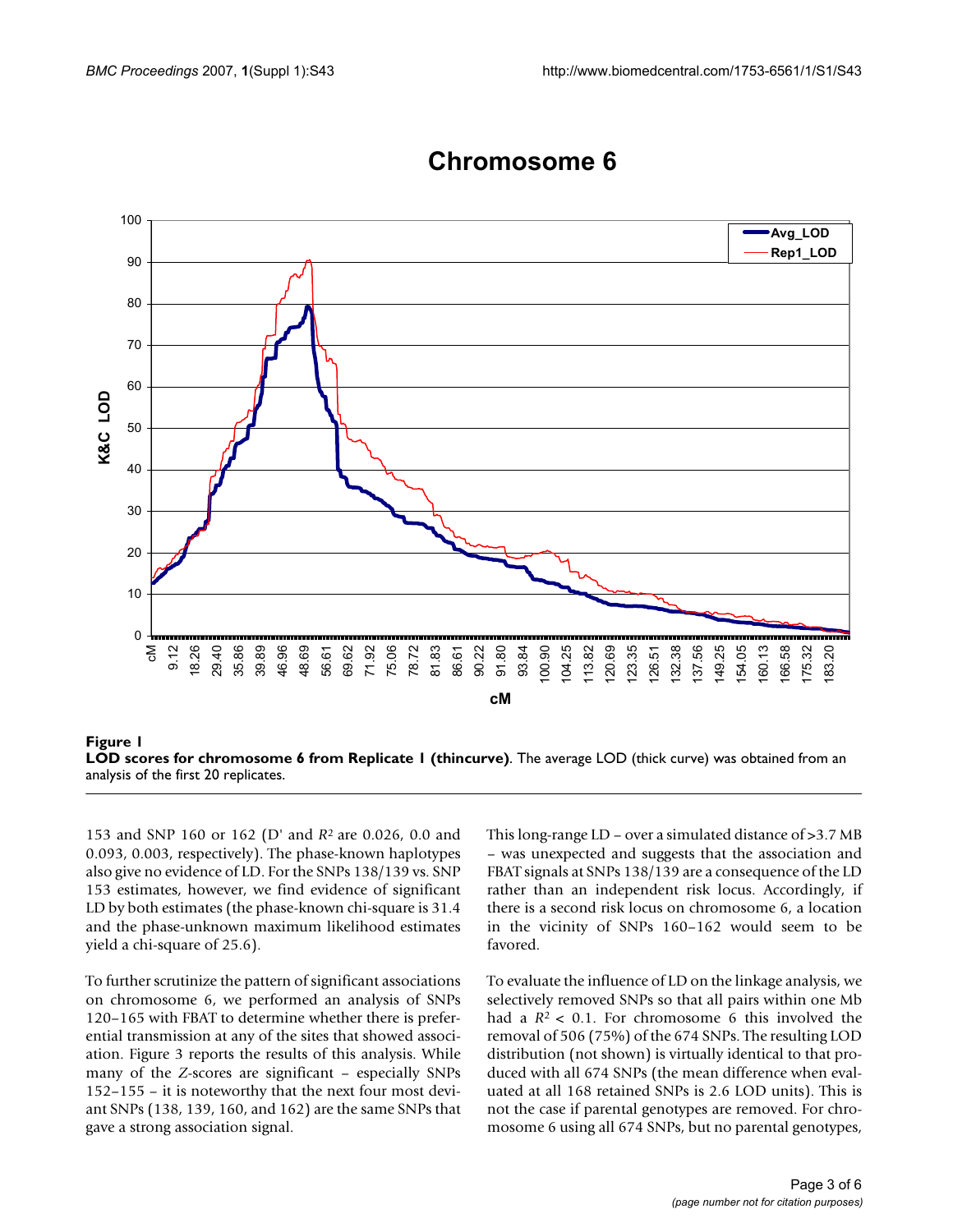| Chromosome   | SNP | Frequency <sup>a</sup>  | Mean $\chi^2$ | Minimum $\chi^2$ |
|--------------|-----|-------------------------|---------------|------------------|
| 6            | 128 | 34                      | 31.00         | 13.63            |
|              | 129 | 36                      | 32.04         | 13.61            |
|              | 130 | 40                      | 36.99         | 14.49            |
|              | 133 | $20\,$                  | 23.98         | 11.64            |
|              | 134 | 49                      | 43.38         | 21.71            |
|              | 136 | 5                       | 13.58         | 3.70             |
|              | 137 | 9                       | 17.43         | 1.49             |
|              | 138 | 50                      | 65.55         | 29.14            |
|              | 139 | 50                      | 65.55         | 28.88            |
|              | 142 | $\overline{\mathbf{2}}$ | 7.62          | 0.33             |
|              | 144 | 3                       | 14.02         | 2.22             |
|              | 145 | 21                      | 25.70         | 6.65             |
|              | 147 | 42                      | 39.62         | 15.82            |
|              | 49  | 4                       | 13.84         | 0.97             |
|              | 150 | 45                      | 42.25         | 15.62            |
|              | 152 | 50                      | 706.01        | 617.78           |
|              | 153 | 50                      | 1748.46       | 1613.22          |
|              | 154 | 50                      | 1545.92       | 1402.22          |
|              | 155 | 50                      | 322.80        | 260.67           |
|              | 156 | 15                      | 20.16         | 6.51             |
|              | 160 | 49                      | 52.33         | 24.27            |
|              | 162 | 50                      | 124.57        | 86.18            |
| $\mathbf{H}$ | 387 | $\overline{7}$          | 16.79         | 3.96             |
|              | 389 | 50                      | 120.65        | 81.29            |
| 18           | 269 | 44                      | 35.99         | 20.38            |

#### **Table 1: Summary of** χ**2 genotype analysis (Replicates 1–50)**

aFrequency, number of replicates for which the analysis of genotypes resulted in a *p*-value < 0.05 after a Bonferroni correction for 10,000 tests.

the linkage is still detected although the maximum LOD score is only 20.9 and is incorrectly positioned at SNP 121. The trimmed map (without parental genotypes) attains higher maximum LOD score (112.2) but is also incorrectly positioned at SNP 502.

#### **Discussion**

It is instructive, and perhaps sobering, to realize that there are occasions in which linkage analysis is essentially powerless to detect a signal (in a sample of 30,000 affected sib pairs!) that is readily detected by association analysis in a sample approximately one-tenth the size. Cox and Bell [7] provided an example of a simple two-allele quasi-dominant model where the at-risk genotypes have low penetrance (and relatively low genotype frequency) that behaves in a manner similar to the region at or in the near vicinity of SNP 389 on chromosome 11.

The presence of LD is known to inflate linkage statistics and the problem is exacerbated when parental genotypes are unavailable [8]. Our analysis of the chromosome 6 data indicated that comparable LOD distributions were obtained with the full SNP map or the reduced SNP map as long as the parental genotypes were used. However,

when parental genotypes are not used, neither the full nor the trimmed map produced consistent results. To determine if trimming could avoid making a type I error when parental genotypes are ignored or unavailable, we broke our blind and searched for a false linkage on the chromosomes where no genes were modeled. On chromosome 22, Replicate 1, we obtained a false positive signal at SNPs 11–13 with a LOD score of 7.16. We then applied our trimming algorithm, as described above, which resulted in the retention of 32 (43%) of the 75 SNPs. The maximum LOD score was 0.31 (at SNP 13) so no false inference would be drawn. The current version of Merlin requires haplotype clusters. The documentation reads: "Two limitations of the model are that it assumes no recombination within clusters and no linkage disequilibrium between clusters." Although this method is appropriate for many data sets, when dense markers are spaced uniformly across a chromosome, it is unclear how to define clusters and an alternative approach must be used.

Except to determine whether trimming SNPs in LD could decrease type I error in the absence of parental genotypes, as noted above, all of the work reported here was undertaken without knowledge of the generating model.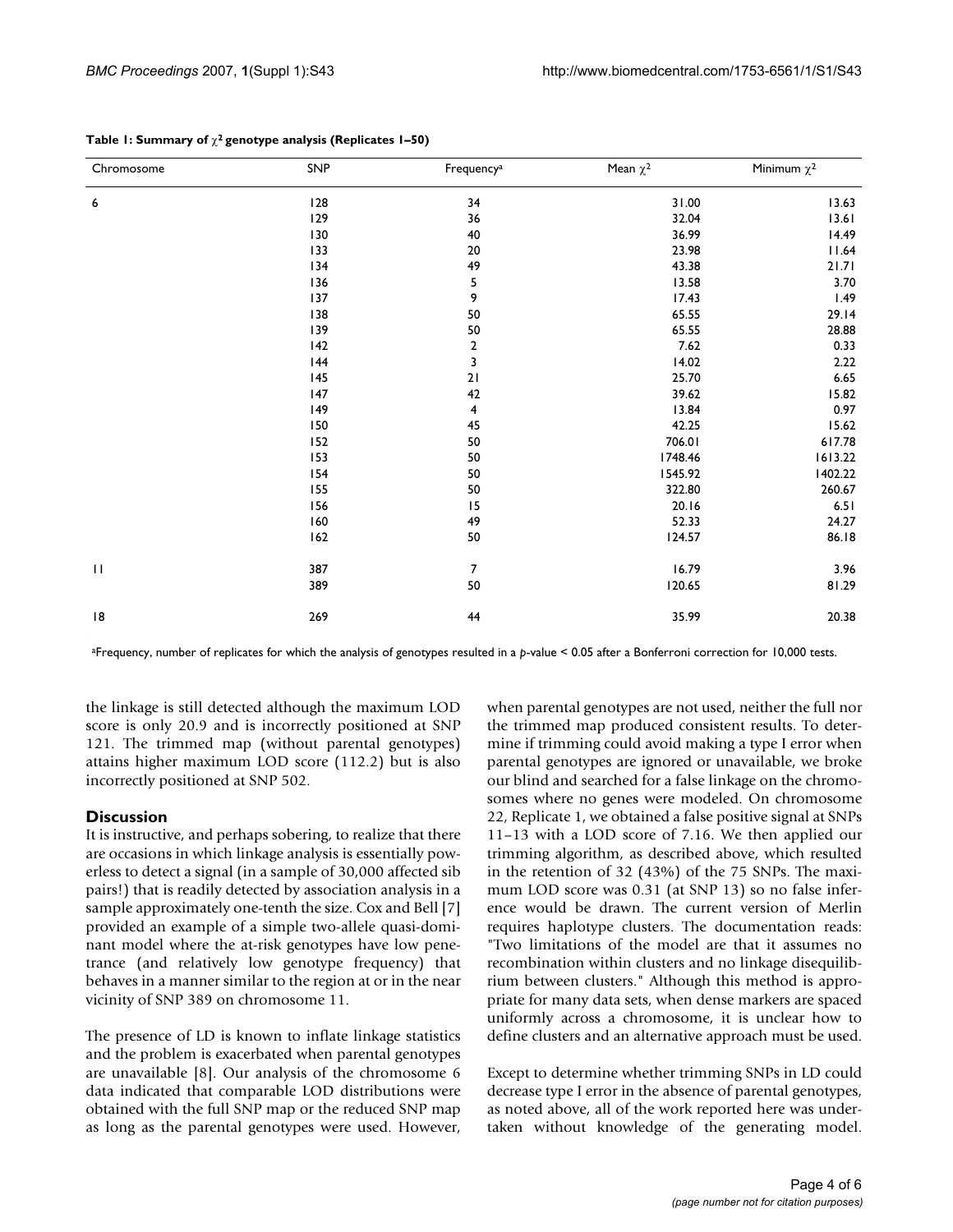

### **Genome Scan (Reps1-20)**

#### Figure 2

**Genome scan for all autosomes except chromosome6**. The LOD scores were computed after combining the first 20 replicates for a total of 30,000 affected sib pairs.



Figure 3 FBAT Z-scores for SNPs 120 to 165 of chromosome 6 of Replicate 1.